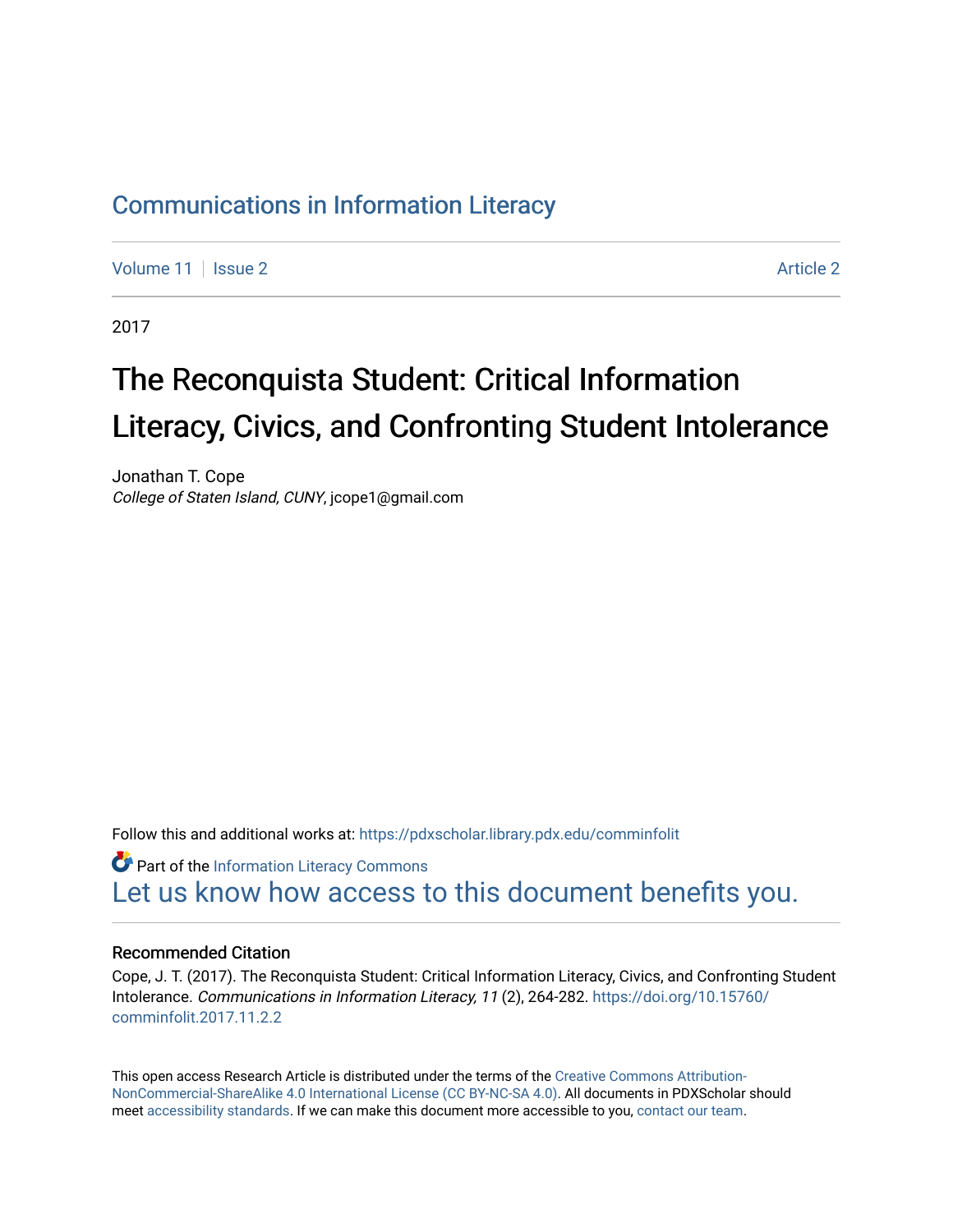# **The Reconquista Student: Critical Information Literacy, Civics, and Confronting Student Intolerance**

Jonathan T. Cope, College of Staten Island, City University of New York

#### Abstract

Given the increasing power and prominence of political figures in the United States who openly espouse xenophobic, misogynistic, white nationalist positions, it is only natural to anticipate encountering students who express these views in our libraries and classrooms. This essay uses a classroom encounter with a student expressing xenophobic sentiments as a way to explore the following questions: As someone heavily influenced by a great deal of Critical Information Literacy (CIL) literature, why was I so flummoxed upon encountering this student's perspective? Why did I find the intellectual resources that I had drawn from to shape my classroom pedagogy inadequate? Using the methods of normative political theory, the essay draws from CIL literature emphasizing intuitional questioning and resistance, and civic education literature emphasizing institutional participation. The essay concludes by arguing that the political theorist Chantal Mouffe's radical democratic pluralism provides librarians with a theoretical framework that can accommodate both insurgency and institutional participation when encountering intolerance.

*Keywords*: Information literacy; critical information literacy; civic education; democratic theory; Chantal Mouffe

Cope, J. (2017). The Reconquista student: Critical information literacy, civics, and confronting student intolerance. *Communications in Information Literacy, 11*(2), 264-282.

Copyright for articles published in Communications in Information Literacy is retained by the author(s). Author(s) also extend to Communications in Information Literacy the right to redistribute this article via other scholarly resources and bibliographic databases. This extension allows the authors' copyrighted content to be included in some databases that are distributed and maintained by for-profit companies. All other rights of redistribution are licensed by Communications in Information Literacy under Creative Commons Attribution-NonCommercial-ShareAlike 4.0 International (CC BY-NC-SA 4.0).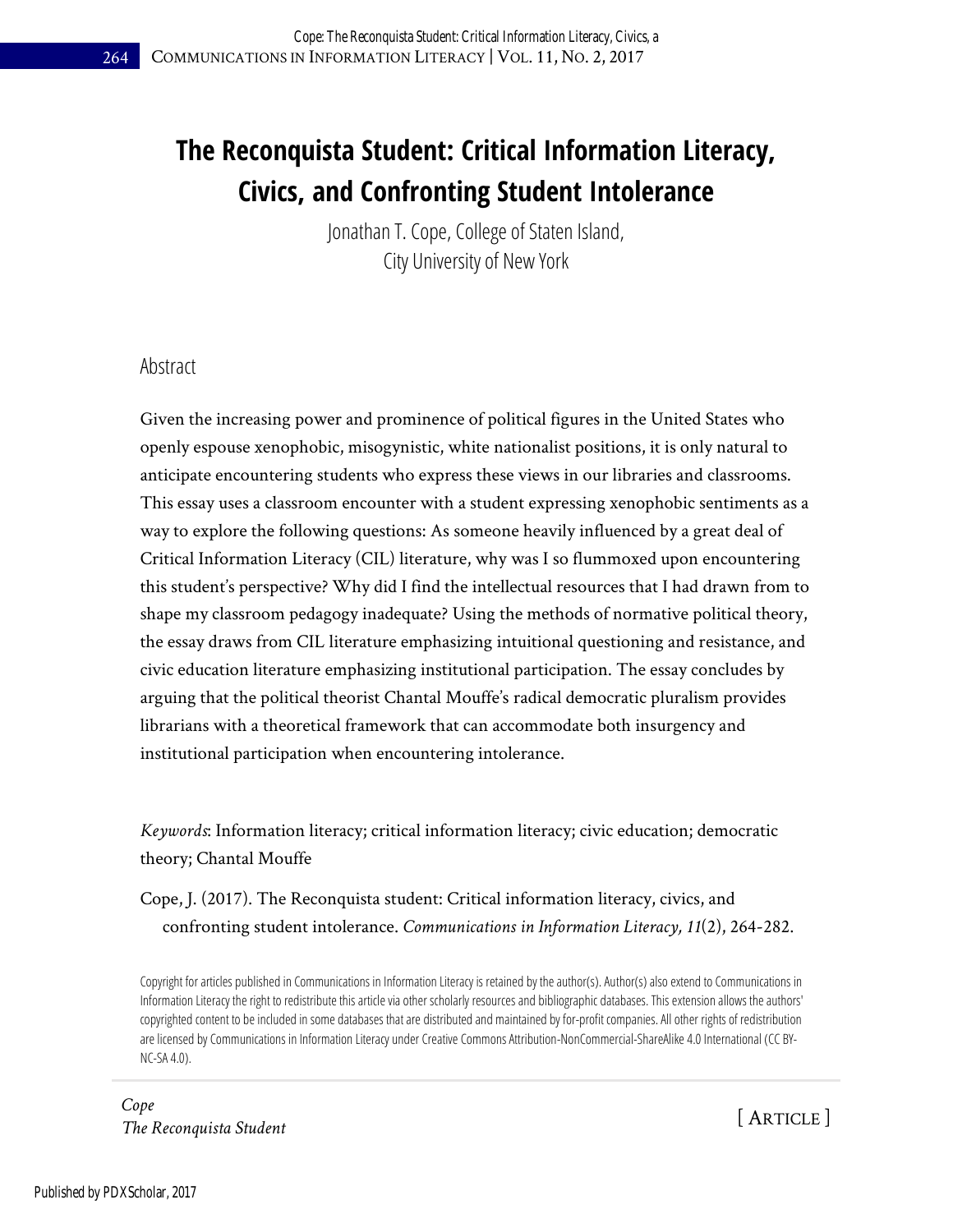# **The Reconquista Student: Critical Information Literacy, Civics, and Confronting Student Intolerance**

It is a typical evening in my academic library at a public university, and I am leading students in a one-shot library instruction session for a freshman English composition class. This evening I know right away that I am going to have a difficult time when a student begins to dominate the discussion by demanding that we examine the "Reconquista Movement" as an example topic. As an instructor, I always try to elicit participation from students, so they become more involved in the process of creating and finding new ideas and knowledge. As I discovered after class because of this incident, concern about the existence of this "movement" is mostly confined to far rightwing websites and groups that have an explicitly xenophobic, white nationalist ideology. In these quarters, there persists a belief that immigration from Mexico is part of a literal plan to "reconquer" substantial portions of the Southwestern United States (Denvir, 2016; Loller & Prengaman, 2007). What became clear as the class session progressed was that this student (henceforth referred to as the *Reconquista Student*) wanted to spend the entire session focusing the class's attention on information that confirmed and supported the increasingly xenophobic (and to me personally, troubling) statements he started making to the class. It was not simply that this student believed in information that was empirically dubious; this student wanted to promote an ideology of exclusion to the rest of the class. When the Reconquista Student was unable to find information in the databases, he became more agitated and began to search online on conspiracy theory websites. Rather than confronting him, the rest of the class became increasingly quiet, and I took control of the rest of session. As a librarian who has found a great deal of value in the Critical Information Literacy (CIL) literature about resisting injustice and breaking down hierarchies, I found myself at a loss when thinking about how to best approach this student and the class.

For the purposes of this essay, I want to ignore issues of classroom management; instead, I wish to use this incident as a place to begin a larger discussion of philosophical questions related to CIL and civic education in libraries. The 2016 election of Donald Trump has increased the power and prominence of political figures in the United States who openly espouse xenophobic, misogynistic, white nationalist positions. It is only natural to anticipate encountering students who express these views in our libraries and classrooms. In this essay,

[ ARTICLE ]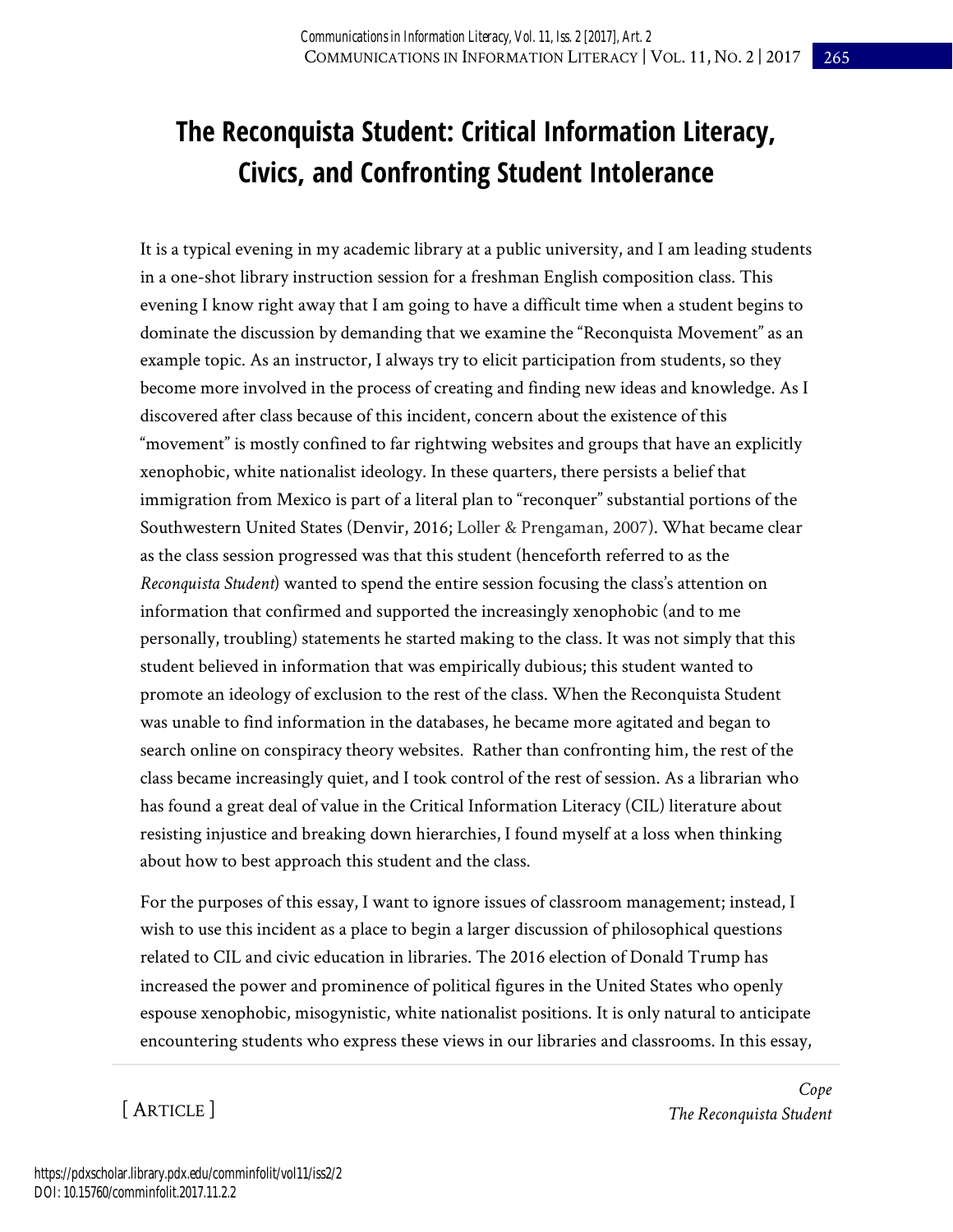I use the methods of normative political theory to explore the following question: As someone who has been heavily influenced by CIL literature, why was I so flummoxed upon encountering this student's perspective? Why did I find the intellectual resources that I had drawn from to shape my classroom pedagogy inadequate? The Reconquista Student treated a group of people as "others" unworthy of respect. This student saw "the others"—in this case, immigrants of Mexican heritage—as illegitimate enemies to be barred from equal participation in classroom discussions of politics as adversarial equals. In this essay, I argue that librarians and educators must assert our institutional authority to create specific educational spaces in which dialogue across difference can occur, while recognizing the important and persistent role that conflict—what the political theorist Chantal Mouffe calls agonism—plays in political life and how that might manifest in our classrooms.

For librarians confronting intolerance in the classroom, the literature of CIL can serve as a valuable resource for thinking about how to resist social injustice and how to move away from the mechanistic conceptions of learning that have dominated the information literacy literature (Downey, 2016). Yet, CIL is not always a particularly useful resource for librarians thinking about how to exercise their institutional authority. When looking for theoretical tools outside of library and information studies (LIS) that might be of use for encouraging communication across difference, it is difficult to ignore the large body of literature on civic education (or citizenship education) that exists emphasizing the role of educational institutions in encouraging mutual understanding across difference, tolerance, and respect for democratic institutions. I argue that both literatures—while providing important insights—have insufficiently examined the role that irresolvable conflict plays in political life, and that several of Chantal Mouffe's key concepts provide critical librarians with a more fully developed framework for thinking about confronting student intolerance in the classroom. I proceed with the proviso that I am identifying prominent themes in the CIL and civic education literature with the goal of creating a schematic picture for thinking about these issues—specific writers in specific cases have been more nuanced than I might seem to allow. Yet, I believe that the themes I identify in this essay are significant enough to merit generalization. My goal is to provide CIL practitioners who work within specific institutional frameworks with new ways to think about what the openly expressed political goals of CIL should be when confronting intolerant speech, action, and behavior that is protected by traditional library conceptions of intellectual freedom. More specifically, when teaching librarians encounter a student whose political views and ideology they find abhorrent, how should they think about confronting them?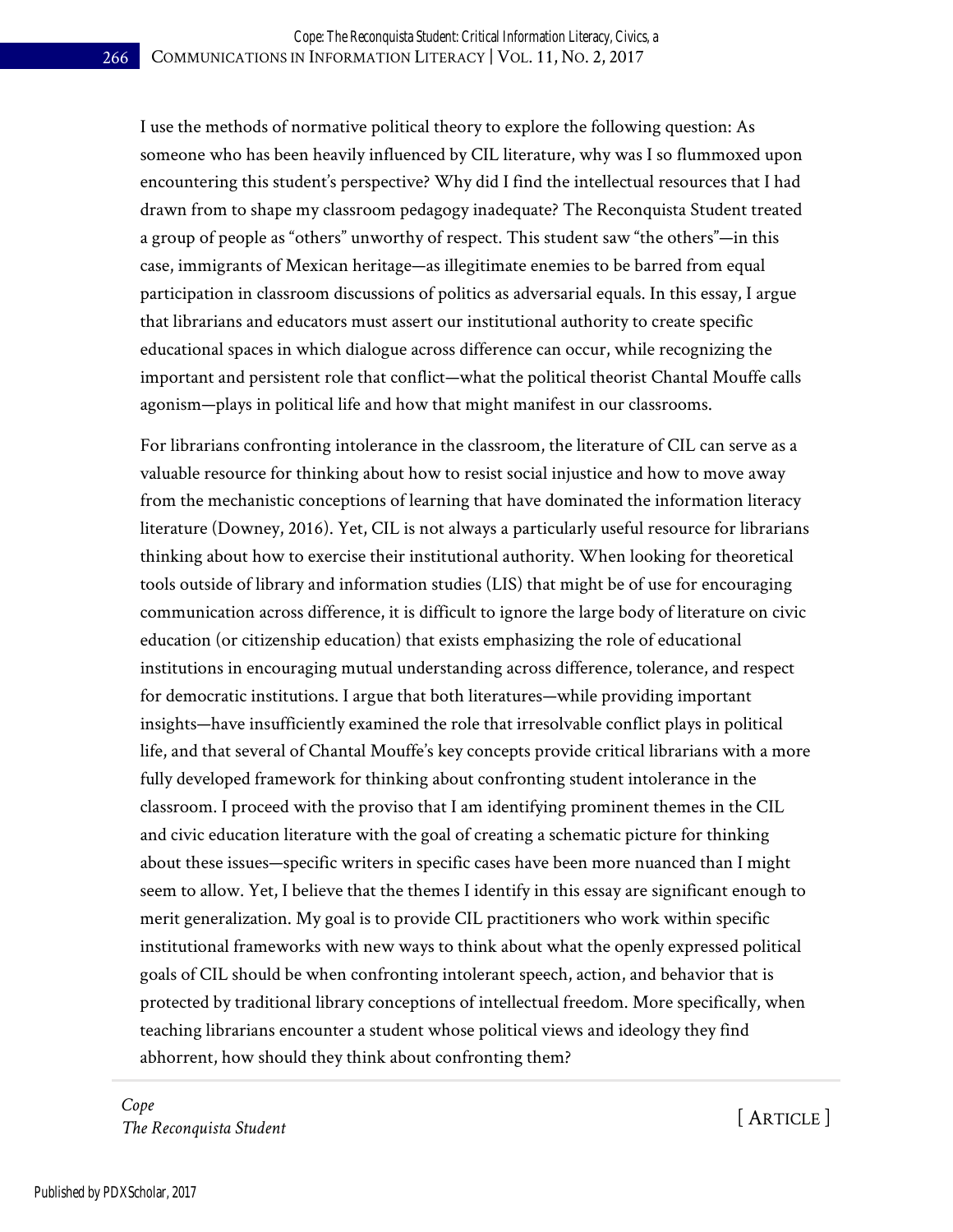### **Institutional Resistance: Critical Information Literacy**

CIL began to develop as a coherent strand of literature in the mid-2000s as a response to the perceived limitations of the mainstream information literacy writing and research that began appearing in the 1970s. What follows is not intended as a thorough literature review of CIL, but rather an examination of some of the key CIL literature that specifically explores the political questions associated with confronting intolerance in the classroom. Traditional information literacy and LIS writing about the relationship between libraries and political action has focused on libraries' role in informing the public; the presumption being that a well-informed public will make wise decisions and engage in civil public debate and that an information-literate citizen will be able to adjudicate empirical claims (Kranich, 2001). The most prominent recently debated document that addresses information literacy in the U.S. is the *ACRL Framework for Information Literacy for Higher Education* (henceforth, "the Framework"). That the words "politics," "political," or "democracy" do not appear in the Framework at all is a telling omission. Maura Seale finds that a contradictory liberalism pervades the Framework, and that in the document "learning is understood as an individual act and is the same for each learner, who acquires knowledge practices and dispositions and moves from information illiterate to information literate" (p. 85).

CIL is a valuable resource for thinking about student intolerance in the classroom (i.e., politics) because it shifts the focus away from a narrow empirical evaluation of information itself. Political argumentation cannot be simply classified as authoritative or nonauthoritative. In recent years the popular media and sub-disciplines like political psychology have been debating and researching the role that ideology and deeply held moral beliefs can play in making even the most highly educated refuse to acknowledge empirical evidence that conflicts with deeply held beliefs (Cohen 2010; Haidt 2012). CIL argues that libraries are not immune to existing societal forms of injustice, and that libraries as institutions actively participate in the creation and maintenance of hegemony—even if they simultaneously contain practices that may also counter that hegemony (Raber, 2003; Pawley, 1998). CIL has offered an important corrective to the existing information literacy literature, yet when I turned to it to consider how to best use my institutional authority with the Reconquista Student, it proved a less sure guide.

CIL draws heavily from critical pedagogy and the work of educational theorists such as Paulo Freire. It emphasizes the importance of moving away from a "banking model" of

[ ARTICLE ]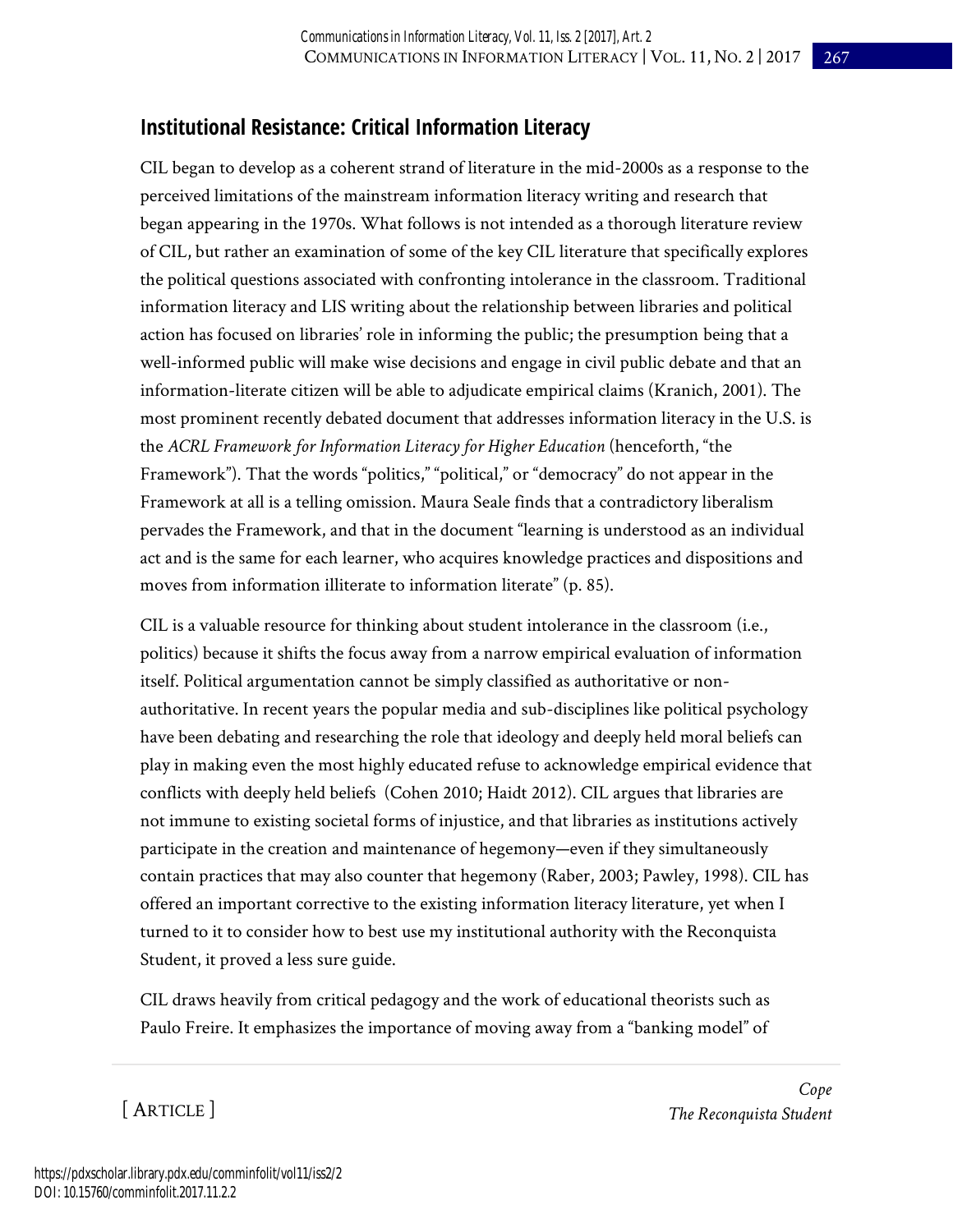education in which information is "deposited" by a teacher into students' minds; instead, it emphasizes the importance of students becoming generative social subjects—creators rather than absorbers. Moreover, this critical approach argues that an instructor who decides to be politically "neutral" in a society plagued by structural inequalities is acquiescing to these inequalities. In many ways, it is an injunction to students and librarians alike to resist social injustice (Accardi, Drabinski, & Kumbier, 2010). Ian Beilin (2014) believes that this entails "resistance to the stated goals of higher education as they are commonly promoted, especially by administrators, politicians, bureaucrats and educational reformers. Failing to resist all too easily provides reinforcement to the existing system, and helps reproduce it." (para. 22). In short: resist!

One of the first commentators to attempt an unmasking of the politics of existing information literacy literature was Christine Pawley (1998), who observed a class perspective embedded in information literacy discourse that views technological skills as especially suited to meet the needs of capital. Following in Pawley's footsteps, several writers have examined the relationship between neoliberalism and "mainstream" information literacy research and commentary (e.g., the ACRL Standards) (Seale 2013, 2015) and how most information literacy "embraces a skills agenda" that views students as "entrepreneurs of the self" who must adapt to a precarious work life after university (Nicholson 2015). The term critical information literacy gained prominence with James Elmborg's (2006) *Critical Information Literacy: Implications for Instructional Practice*, and was followed by works such as Jacobs (2008) and the publication of the edited book collection *Critical Library Instruction: Theories and Methods* (Accardi, Drabinski, & Kumbier, 2010). Since 2010, a number of works, conferences, meetings, and web chats have advocated a more critical approach to librarianship (e.g., works such as *Feminist Pedagogy for Library Instruction,* the use of #critlib on Twitter). A body of literature now exists that engages with CIL on both "theoretical and practical levels" to the extent that "the Framework" indicates a familiarity with this literature (Tewell, 2015).

One of the few attempts to link CIL with specific forms of political participation can be found in Lauren Smith's examination of young people's attitude towards politics in the United Kingdom (2013). Smith suggests that CIL will be "beneficial to citizens whose political agency will be strengthened by the introduction of a coherent, direct method of addressing the challenges associated with becoming informed and knowledgeable participants in a democratic society, which would support wider society through more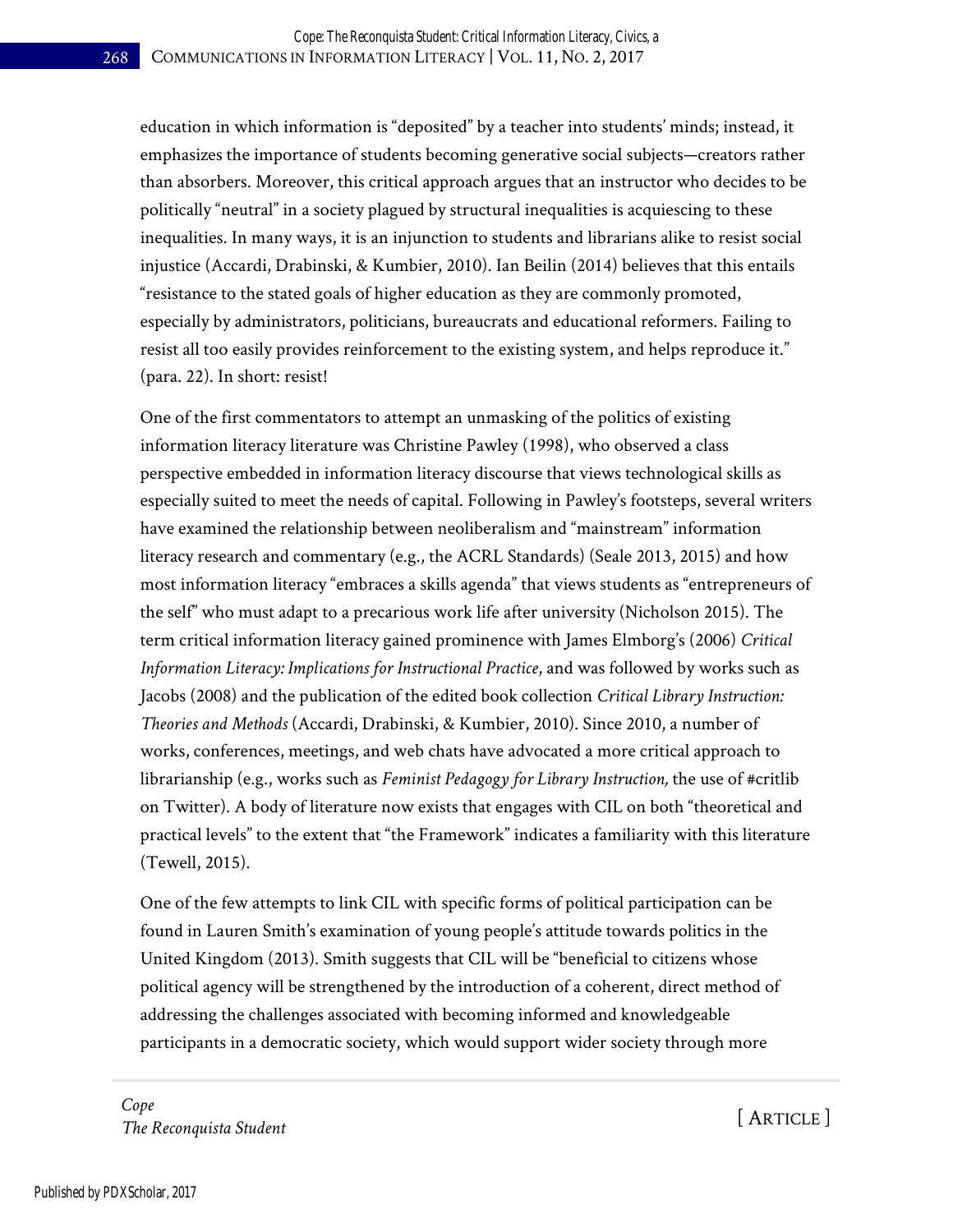meaningful engagement with democracy" (p. 27). Smith argues that librarians can participate in this project by confronting "the frameworks and processes that prevent young people from imagining alternate perspectives" (p. 19). But what about inside the classroom?

One CIL commentator who has addressed the institutional position of librarians is Joshua Beatty (2015), who reminds us that Freire's works that appeared after *Pedagogy of the Oppressed* were specifically focused on educators in the first world. Freire felt many of his North American readers had misinterpreted his text and had extricated it from the context in which it was written (Freire worked with Brazilian peasants resisting a military junta in the 1960s). In Beatty's reading of Freire:

A facilitative teacher… denies having their own authority, preferring instead to insist on a democratic classroom, in which the students are equal partners. But this is a false equivalence, because the teacher-turned-facilitator is backed by the power of the institution. By veiling their rightful authority that authority that derives from their subject knowledge — the facilitator inadvertently allows their classroom to be governed by the authoritarian power of the educational system. (p. 10)

I argue that in thinking about authoritarian power, we should also include the antidemocratic forces that exist in the society in which the educational system is embedded (e.g., white supremacy, the power of capital) and how that power manifests itself in the classroom. Beatty calls on librarians to reclaim the idea of rigor as intellectual discipline that arises from dialogic teaching. When librarians and educators simply abdicate their institutional authority with the goal of empowering students, their power does not disappear, it simply changes forms and remains unspoken. When we teach or interact with a student at the reference desk, we are modeling specific forms of communication. Advocating specific forms of action and condemning exclusionary behavior and rhetoric in formal institutional settings is different from, say, monitoring the internet or excluding specific books from a collection. As institutions, libraries should openly promote pluralism and debate across difference. To take this position is to abandon neutrality in a manner that actively seeks to use the institution to provide space for normative democratic goals.

 I recognize that I have just painted the CIL literature with an overly broad brush—there is more nuance in much of this literature then I have indicated in this brief exploration. Yet, when I consider the case of the Reconquista Student, CIL's critique of standard information

[ ARTICLE ]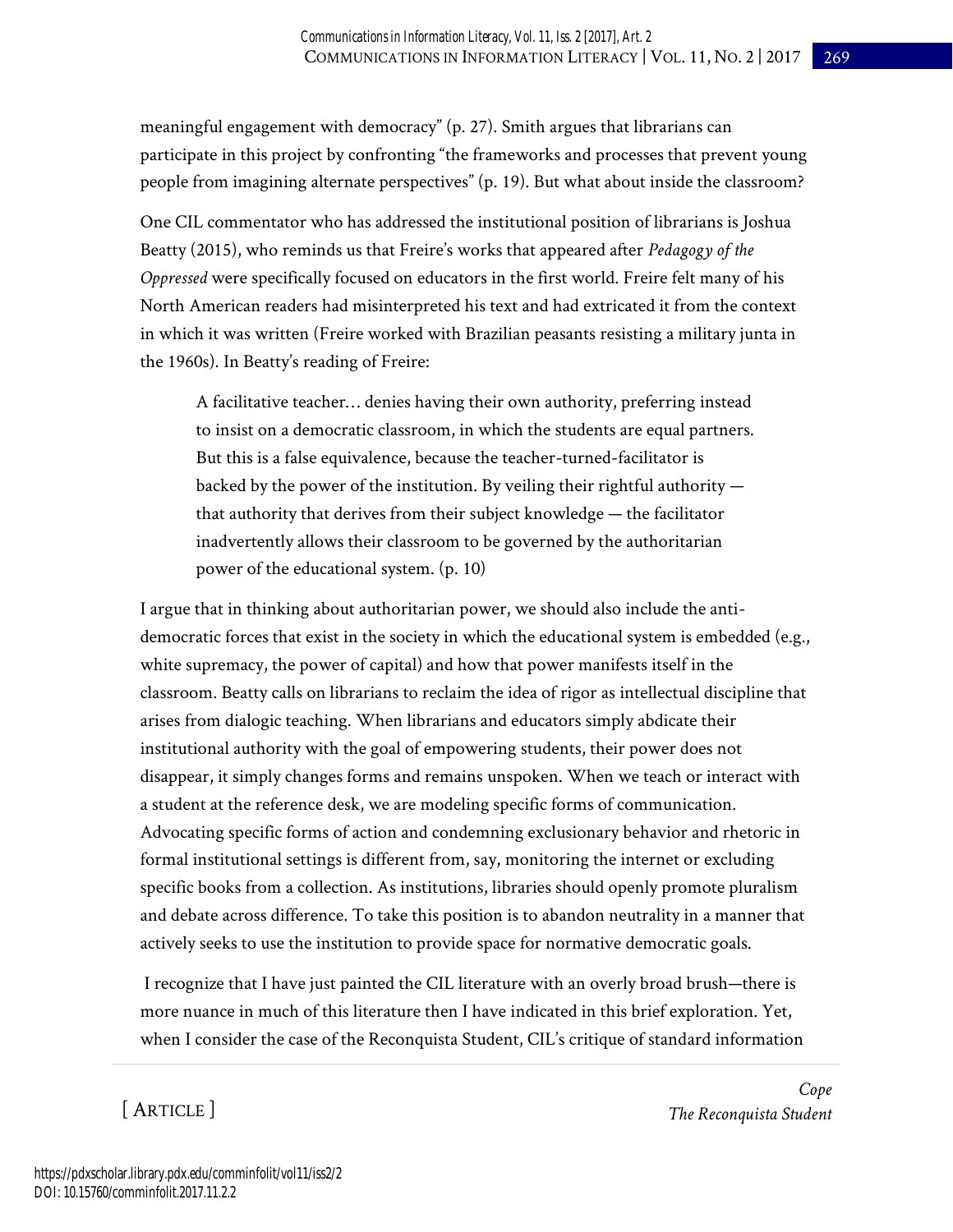literacy left me ill prepared to engage him in a way that would further CIL's antiracist goals. One could credibly argue that this student is resisting institutional authority and that he is questioning the current modes of academic knowledge production (e.g., there are no scholarly sources that confirm his assertion about the Reconquista movement, so he could credibly argue that the corporate mainstream media deliberately marginalizes his perspective). In seeking to empower students, CIL has not focused on reckoning with what happens when students decide to confront pluralism and directly challenge the values held by the teacher. In CIL's calls for the development of theoretically informed praxis, it must recognize that the Reconquista Student is speaking on behalf of an ideology that seeks to exclude others from the polity that must be confronted if its anti-oppressive commitments are to have substantive meaning. When thinking about how to confront these forms of intolerance in the classroom, the focus then turns to questions of deliberation and how to use librarians' institutional authority to facilitate student participation in contentious discussion.

#### **Institutional Participation: Civic Education**

The vast literature on civic education provides librarians with a framework from outside of LIS for thinking about developing student tolerance and mutual respect across difference. Civic education is more sanguine than CIL about the capacity of existing democratic institutions to respond to the interests of "the public;" it is far more concerned with fostering participation in existing democratic institutions than it is in insurgencies to change them. The nature and character of the politicization that civic education advocates is far more interested in questions related to the deliberative processes through which citizens reason together to reach mutually acceptable decisions (Gutmann & Thompson, 1996). The majority of the empirical literature on civic education in the 20th century has focused on demonstrating the correlation between formal education and knowledge about politics (Niemi & Junn, 1998). A substantial portion of the public conversation that focuses on civics is about primary and secondary schools; by the time students have reached college, it is often assumed that more discipline-specific forms of inquiry will take precedence. In postsecondary education, the majority of civic education literature has focused more on service learning and volunteerism than on more partisan political participation or in facilitating discussions across difference (Finley, 2011). American conservatives often complain that the political left has diminished civic education by subjecting the founding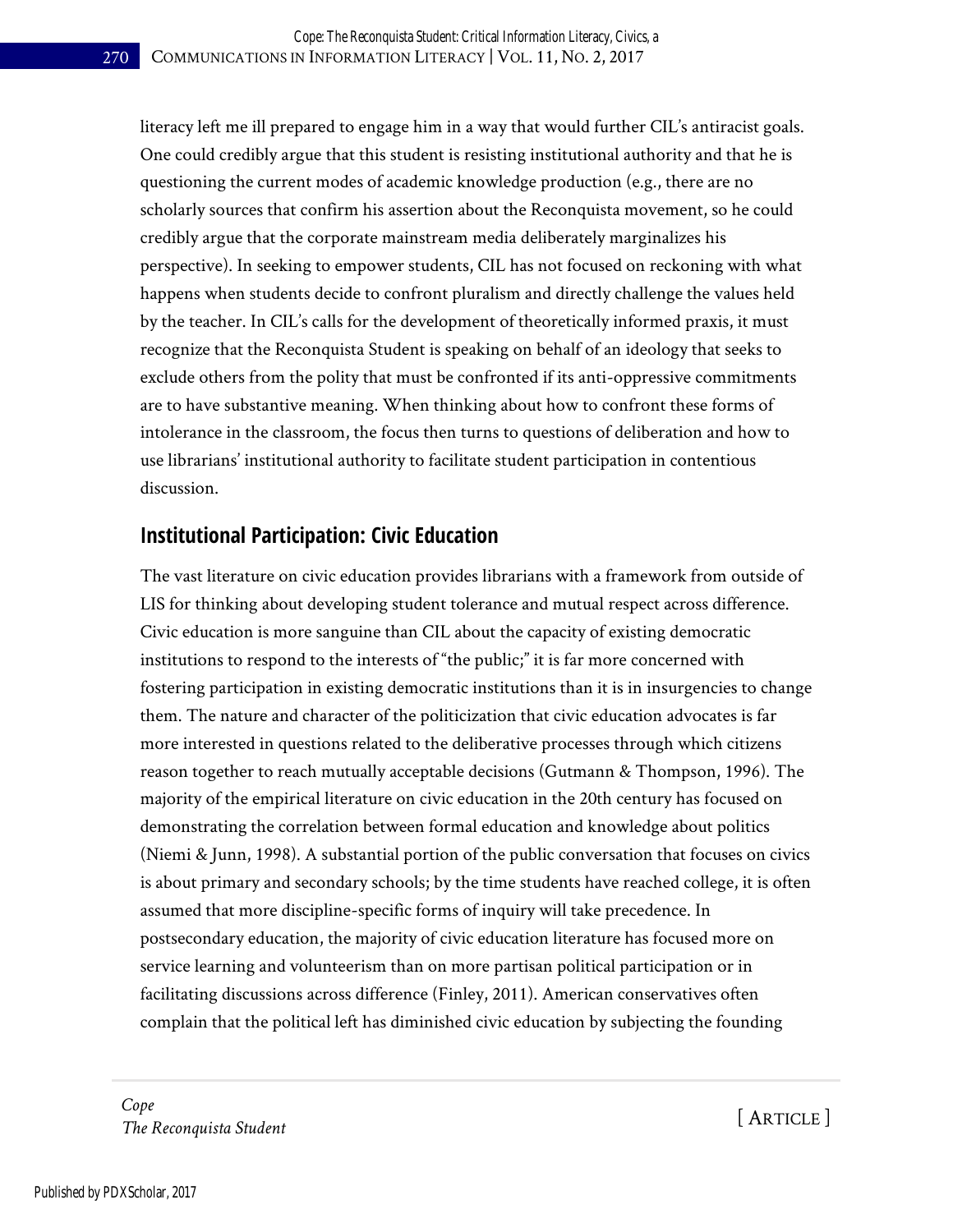documents and political figures to critical scrutiny (Jamison, 2010). In such a polarized environment, what are the values that should guide us in the classroom and in our libraries?

The majority of the theoretical literature on civic education is based on liberal precepts drawing from the philosophical work of John Rawls, Jürgen Habermas, and Michael Sandel (among others) about deliberative democracy and pluralism (Crittenden & Levine, 2016). While this discussion of civic education and political philosophy may seem specialized, it is important that the normative commitments that motivate a great deal of the civic education literature be made clear. We must understand the underlying assumptions of civic education if we are to assess its suitability as a guide for thinking about the questions that the Reconquista Student poses. Advocates of civic education make claims in favor of values such as reasonableness, mutual respect, and fairness—particularly those influenced by Rawls for whom "only public, political reasons count in attempting to justify content" (Fives, 2013, p. 578), while non-coercively (what is specifically coercive is left undefined) promoting the values of pluralistic tolerance and autonomy in students. Rawlsian liberals mean something very specific when using the word *political* that is somewhat different from common usage. For them, politics is made up of arguments based on reasonable public values (e.g., constitutional rights, formal equality before the law of all persons). Because different citizens may hold incommensurable private values, it is vital that citizens use public values to make arguments rather than personal, nonpublic ones (e.g., religion, bigotry). This means that robust civic education should encourage the development of citizens who can set aside personal values to publicly express their reasonable beliefs, and that "people should develop the aptitude, desire, knowledge, and skills that lead them to read and discuss the news and current events with diverse fellow citizens and influence the government with the views that they develop and refine by deliberation" (Crittenden & Levine, 2016, para 65).

What if the deliberative goal of mutual understanding across difference facilitated by institutional participation in the classroom flounders in practice? The solution to "incommensurable conceptions of the good," devised by Rawls and endorsed by many of his followers in civic education (Ruitenberg, 2009), is to emphasize a conception of political community that contains some kind of reasonable unity combined with a pluralism that can overcome particularistic private affinities (e.g., the theorist of citizen education Eamonn Callan calls for a "patriotic solidarity"). It is this commitment to reasonable communication across difference and mutual understanding developed through democratic institutions that, while helpful in setting ground rules for dialog across difference in the classroom, makes the

[ ARTICLE ]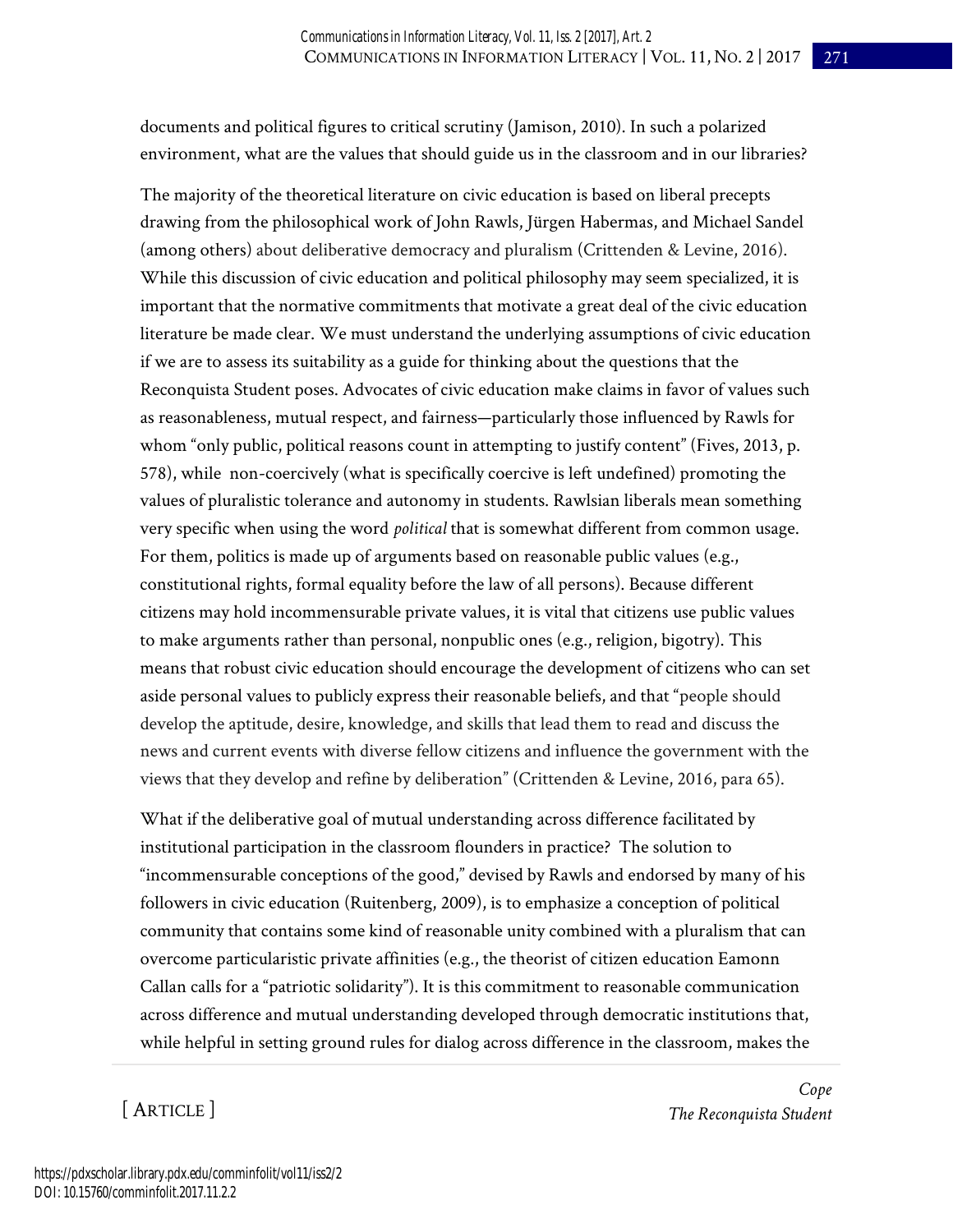civic education literature feel inadequate to satisfyingly address the issues that the Reconquista Student raises. Discourse participants who see others as "illegitimate" are enacting one of the great historical weaknesses of liberal democracy—the all too often exclusion of many (e.g., women, people of color, the un-propertied) considered unworthy of citizenship from the public realm.

If one accepts the CIL arguments about how value neutrality is actually a decision to acquiesce to existing inequalities, then what is required is a theoretical framework that can reckon with political conflict not only between students, but between students and teachers as well. In asking teachers and students to bracket off deeply held moral beliefs into the private realm, civic education tries "to create an ideal model" and runs the risk of becoming what Freire called a "naively conceived humanism," because it ignores "the concrete, existential, present situation of real people" (as cited in Crittenden & Levine, 2016, para. 126). Likewise, if students and teachers are incapable of moving towards some kind of mutual understanding and pluralism through dialog, then what hope is there that the polarized public political conversation will ever improve? While CIL provides a good framework for thinking about how to resist institutional injustice in libraries, and civic education provides a way to theorize institutional participation, how should the teaching librarian navigate the tension between these two poles? The ideas of Chantal Mouffe provide an interesting path forward.

## **Mouffe's Radical and Plural Democracy: Squaring the Circle?**

Chantal Mouffe (1993) can serve as a useful starting point for exploring the persistence of conflict when discussing political issues in our libraries and classrooms. Mouffe's problem with the philosophy that informs much of the work on civic education is its inability to reckon with the "irreducible character of antagonism" that defines the political. By "the political," Mouffe means something very specific and something very different from Rawls and his followers. The Mouffian *political* is a horizon characterized by conflictual speech and action. This is what Mouffe means when she goes so far as to say that Rawls' (one of the most discussed political philosophers of the 20th century) ideal society is one in which politics have ceased to exist. For Mouffe, conflict is not a problem to be overcome, but is instead a political force to be channeled (Ruitenberg, 2009, p. 3). Instead of eliminating conflict, Mouffe seeks to direct antagonism (what she sometimes calls *agon*) into pluralistic and democratic forms. For Mouffe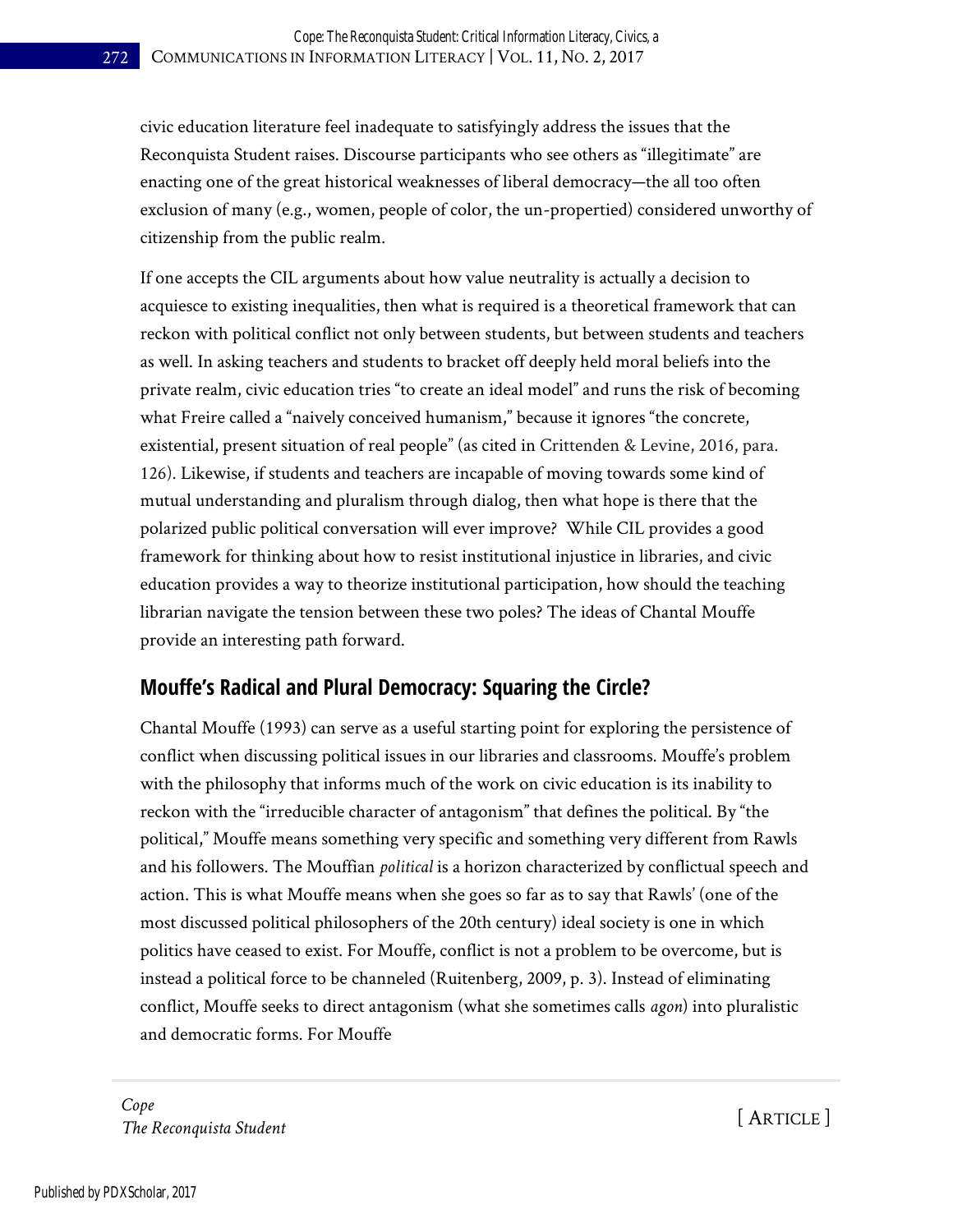Once we accept the necessity of the political and the impossibility of a world without antagonism, what needs to be envisaged is how it is possible *under those conditions* to create or maintain a pluralistic democratic order. Such an order is based on a distinction between 'enemy' and 'adversary.' It requires that, within the context of the political community, the opponent should be considered not as an enemy to be destroyed, but as an adversary whose existence is legitimate and must be tolerated. (p. 4)

The goal of democratic community should not be to erase difference or to confine the political to a circumscribed realm; it is to maintain a discursive space in which subjects do not become enemies to be destroyed, but merely adversaries to be debated. Mouffe borrows from the psychoanalytic concept of repression in arguing that when debate participants are commanded to abandon collective identifications, it only defers the political manifestations of these identifications making them more antidemocratic and anti-pluralist when they do emerge (Ruitenberg, 2009, p. 3).

Considering the Reconquista Student's speech and action as being political in the Mouffeian sense opens new horizons for thinking about how to approach intolerance in the classroom. As David James Hudson (2017) details in his examination of the uses of diversity as an antiracist approach in LIS, the overarching emphasis placed on inclusion and cultural competence as anti-racist practice has meant that LIS has not sufficiently examined racism as historically contingent ideological practices or as a set of power relations embedded within institutions and day-to-day life. For Hudson, this focus on inclusion avoids larger structural questions. For example, if racism is viewed as a lack of information, indecorous behavior, or individual emotions, then institutional and behavioral guidelines that promote inclusion should be sufficient as antiracist practice. If, instead, racism is viewed as a larger systemic ideological practice, then addressing it will involve conflict because differing ideologies are often irreconcilable and conflict laden. Karen and Barbara Fields (2012) argue that ideology can be "understood as the descriptive vocabulary of day-to-day existence through which people make rough sense of the social reality that they live and create from day to day" (p. 134). Civic education in the library classroom must recognize that broader power relations shape everyday discourse. Confronting racist ideological practices in the classroom will necessarily produce conflict because confronting habitual patterns of thought is not a neutral project. The pedagogical question is how do teaching librarians use that conflict to create greater understanding across differences and to further the goals of CIL and/or civic education?

[ ARTICLE ]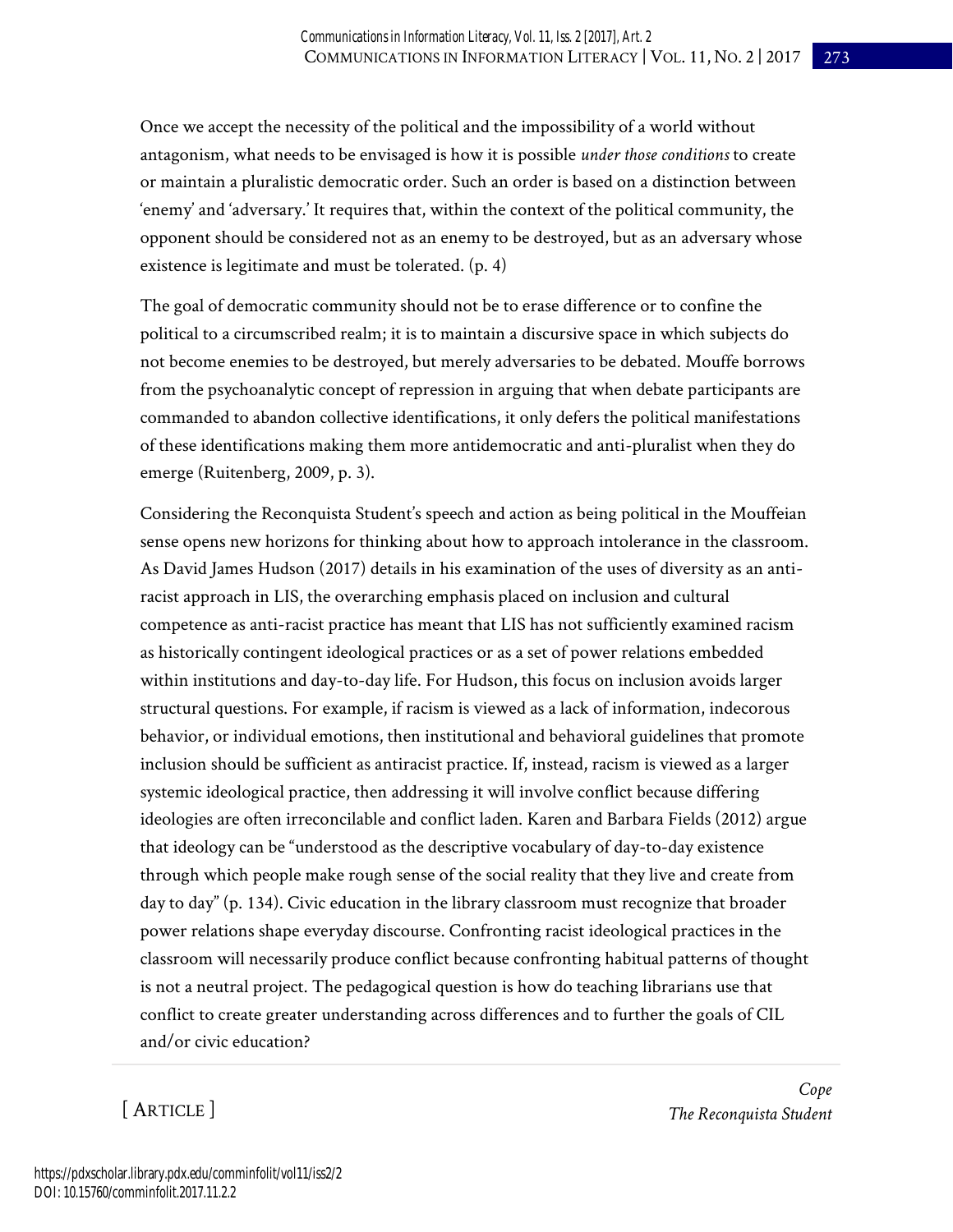The actions and statements of the Reconquista Student came from an ideological practice that is irreconcilable with my personal beliefs. What made the Reconquista Student's speech and behavior so upsetting to me was that the content challenged my beliefs—it was not that he was rude, or that he interrupted class, it was that he was pushing a xenophobic narrative that excluded others from the public realm. When this student expressed these views, he took a position in conflict with other students and me as the teacher. His statements and behavior emerged from nonpublic values that conflicted with my values and (for the sake of argument because I cannot be certain that what I observed as discomfort was disagreement) other students. I had the power of the institution behind me as a librarian teacher. How should I have used it?

#### **Radical Democratic Pluralism in Practice**

Mouffe's paradoxical conception of the political can help teaching librarians to think about their power within the classroom. Because the political horizon involves a "we" and a "them," a radical democratic pluralism accepts this fractiousness, but recognizes that when a "we" eliminates a "them," that very pluralism ceases to exist. Mouffe is not without her critics—some see the potential for a neo-Nietzschean nihilism with regards to values like solidarity, because for Mouffe "there is no way we can fully understand other people, other groups and their claims" (Karppinen, Moe, & Svensson, 2008, p. 7). On the one hand, CIL has pointed out that strict value neutrality is impossible and that injustice must be confronted. The process of problem posing can be a useful starting point and may be able to elicit from students an awareness of how their own preexisting moral frameworks inform how they assess information and how, through dialogue, they enter into political debate with those who hold different perspectives. The Reconquista Student should be confronted and forced to consider that his position might reasonably be seen as eliminating some of his fellow students as equal adversaries to be debated. On the other hand, educational institutions have an obligation to use their power to foster democratic debate across difference, to encourage greater participation, and to inculcate a respect for a pluralism of values. To speak of civics is to speak of the public realm. When a person steps into the role of teacher, some personal values must be bracketed off and not promoted in order to pursue the educational and civic goals of the institution. The American university exists in a society that is riven by inequality and conflict; therefore, what librarians who support the goals of CIL require is a theory of the political that can navigate the tension between standing with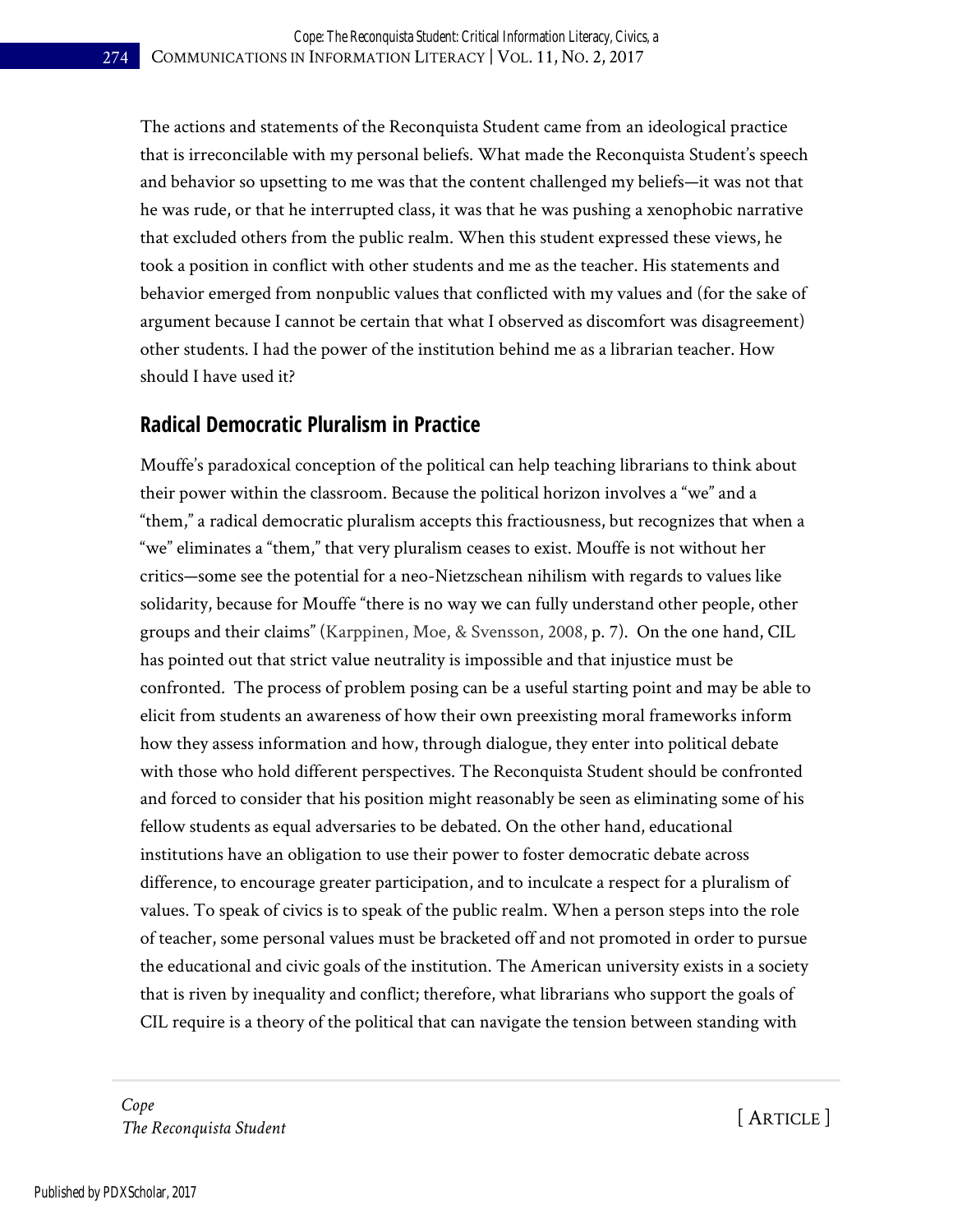social movements and insurgencies for justice on the one hand, and exercising institutional authority to create a pluralist classroom or library on the other.

I argue that librarians must challenge intolerance, and that the best way to do this (in a way that is consistent with general democratic/institutional principles) is to focus on the procedural/behavioral issues (i.e., giving space to a plurality of perspectives) rather than focusing on the interior life of the student (i.e., telling them they are racist and trying to change their mind). While librarians may hope to change minds, institutional norms are within librarians' locus of control—the interior views and perspectives of our students are not. As any educator with experience in the classroom knows, deciding when and how to intervene and shape discussion is a practice that comes through experience. I have had students say things that I find deeply upsetting; however, I find it important to be judicious about when and how I stop, or change, lines of discussion. While I may not be able to change the Reconquista Student's views, I can use my institutional authority to try to convince him to engage others as adversarial equals. I need not be neutral when confronting the Reconquista Student's intolerance. Since civic education is already politicized, I believe that the goals of this type of education well be better served by being openly articulated and argued for. The goal of this essay is to propose a normative framework for approaching these issues—specific classroom interventions, curricula, and practices (e.g., lines that should not be crossed) need to be developed by librarians working within specific contexts.

The work of Critten (2015) is a good example of how to operationalize some of these ideas in the classroom and how to complicate this enemy/adversary distinction. It explicitly asks students to reflect upon how their worldviews shape the ways that they evaluate information. Maura Seale (2015) finds a great of value in Gayatri Spivak's idea that students in the global north must be encouraged to develop "a responsibility to the other" that can both analyze historical difference (i.e., oppression) and interrogate the limits of liberal universalism while simultaneously defending concepts such as human rights and democracy. Importantly, Seale maintains that the concept of responsibility to the other is a "begged question..." or not "the truth" (p. 88). This is an example of a normative perspective that enjoins the teaching librarian to encourage respect for the other as an openly held value that can structure pedagogy. Putting these ideas into practice will necessitate advocating for pluralist values, thereby abandoning a neutral position while understanding that classroom management will mean maintaining a space of respectful conflict that also has clearly demarcated lines that the teaching librarian will not allow students to cross.

[ ARTICLE ]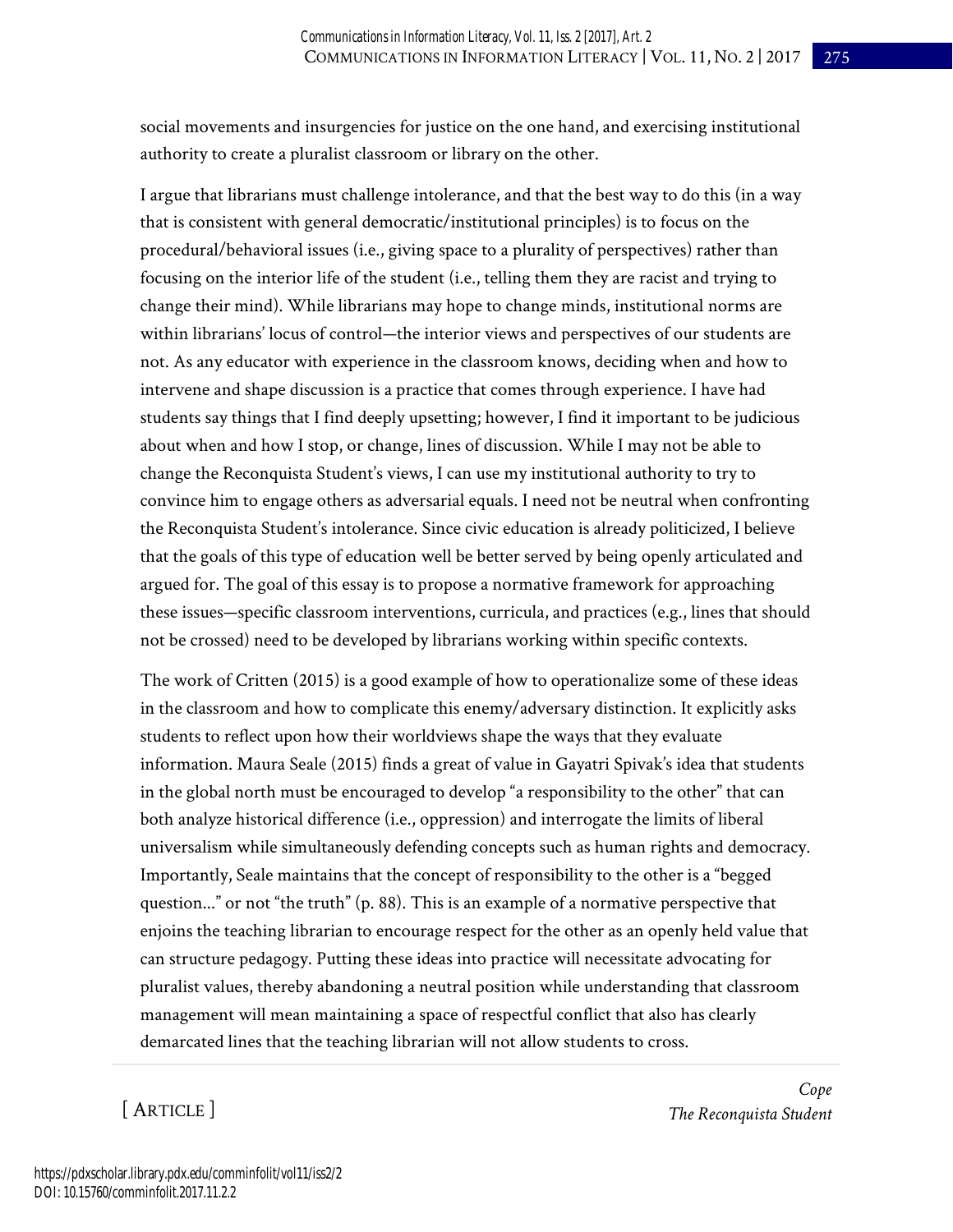#### **Potential Objections**

You are imposing your ideology on students and this is a violation of intellectual freedom.

A commitment to pluralism is an ideological commitment. Librarians should use their power in the classroom and in their libraries to confront speech and ideas that frame others as illegitimate enemies to be destroyed rather than as antagonists to be debated. This might conflict with understandings of library intellectual freedom that views all expression as the same. CIL, while acknowledging the important legal right to free speech, should openly condemn speech and actions that exclude specific communities and peoples from political debate. While critical librarians understand the importance of intellectual freedom, they also understand that they cannot be neutral when they encounter speech and action that threatens a pluralistic democratic polity and that to use their institutional position to promote this kind of dialogue is consistent with these values. Moreover, there is an important difference between promoting a particular form or type of discussion and debate within an institutional setting and the censoring of speech.

Educators and librarians must avoid controversy to protect our institutions.

If it is feared that this makes civic education vulnerable to partisan attack, I argue that it is already subject to such attacks and that its agenda should be pursued openly as a part of the larger public debate. The goal of civic education should not be the taming of political passions, but of transforming political antagonists from "enemies"—who are illegitimate and must be destroyed—to "adversaries" to be debated. CIL should strive to create pluralistic institutions and spaces in which difference is valued. CIL should espouse egalitarian values as ground rules, yet contain a sufficient level of pluralism in order to facilitate communication across difference. This pluralism should not be apolitical with respect to intolerance and it should actively create diverse spaces and institutions in which this communication may take place.

Partisanship has gotten so bad; we need to cultivate mutual respect instead of emphasizing conflict.

The argument for a Mouffeian approach is that by exploring and acknowledging conflict, and the very real differences and worldviews that undergird it, educators will be better able to interest students in civic and political questions (Ruitenberg, 2009, p.9). This echoes the recommendations of Niemi and Junn, who note that when someone says that students have "a 'textbook' knowledge of how government operates… it means that they have a naive view of it that glosses over the fact that democratic politics is all about disagreement" (p. 150).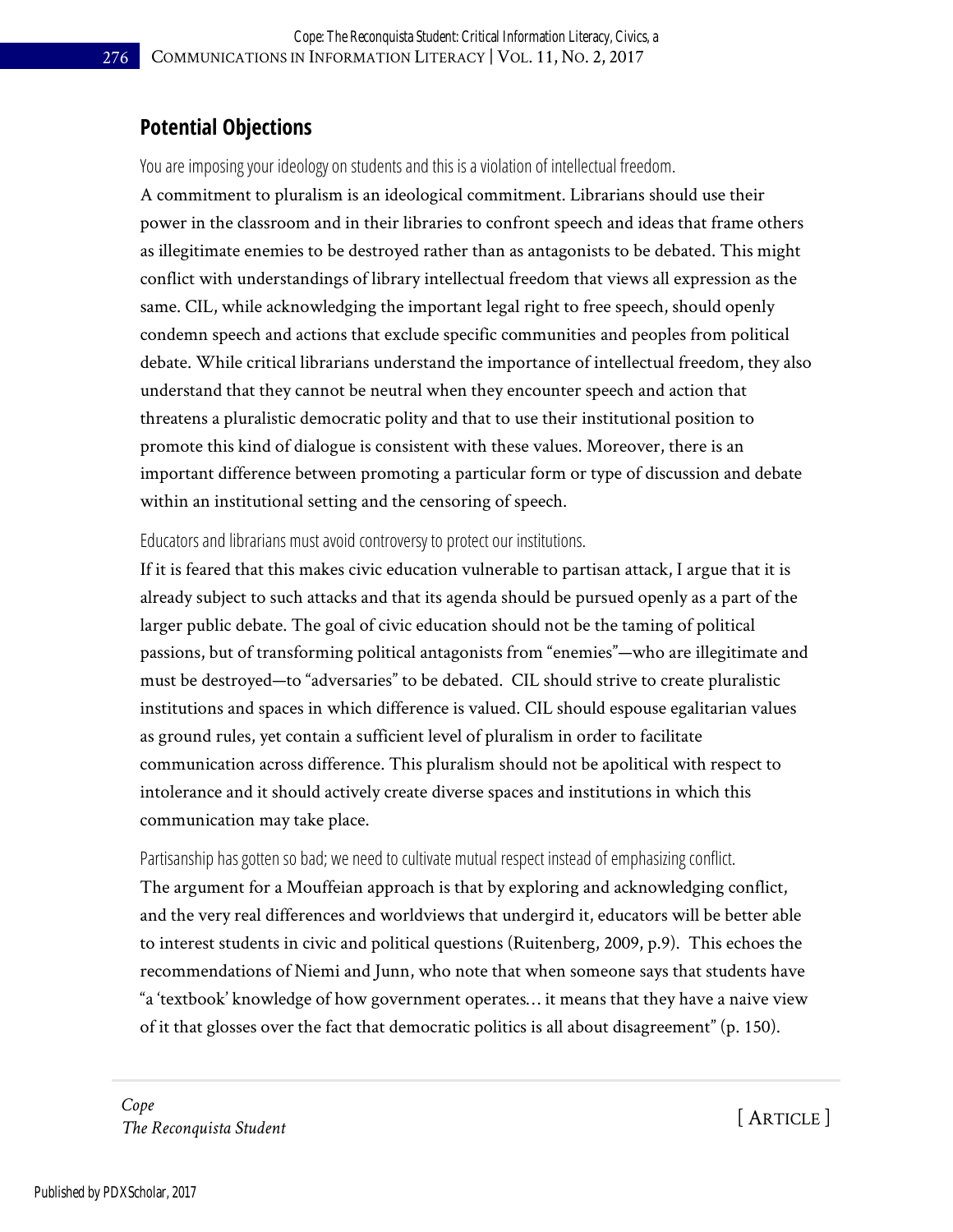Moreover, perhaps this sterile view creates more cynicism when students compare these idealized conceptions with reality.

#### Who decides what is worthy of condemnation?

Since library educators have been given an instructional role by institutions, they must make decisions about how to proceed in specific instances. If librarians are serious about advancing the values of CIL, then they need to reckon with their institutional position. Most libraries, schools, and universities do have a public mission of some kind, and librarians must work within the context of those missions (whatever their individual view of those missions might be). Individually, when designing curricula or pedagogy, teaching librarians are making decisions about what behaviors and dispositions they wish to promote and what they want to condemn. Developing a framework in which the normative prescription is one that encourages students to view each other as adversaries to be debated rather than as enemies to be destroyed still requires individual librarians and institutions to make decisions about when the line between adversarial debate and exclusion has been crossed. Moreover, if librarians accept CIL's rejection of neutrality, then they must be selfaware of their own values and how those may conflict the values of some students. Importantly, when condemning a student's speech or behavior, it is important that a pluralistic rationale be developed beforehand that can be applied to a classroom setting over which teaching librarians have authority (i.e., the aforementioned behavioral/communicative issues).

#### **Conclusion**

In retrospect, when the Reconquista Student began his tirade, I should have articulated the parameters of respectful dialogue to the whole the class, and I should have directly tried to model respectful dialogue across difference. Although I could have challenged his dubious empirical statements that lacked evidence, I could have used my power in the classroom and asked him to consider how a person from Mexico might respond to his assertion; how the Reconquista Student's claims might be considered as casting a group as enemies to be destroyed rather than as adversaries to be debated. In order to do this, I would have needed a more fully formed understanding of what my goals as a librarian were and how I intended to use my institutional authority to achieve them. Criticizing hierarchy and enjoining students to resist without a cohesive and articulated agenda that specifically considers the pluralistic and democratic role of libraries and educational institutions leaves critical

[ ARTICLE ]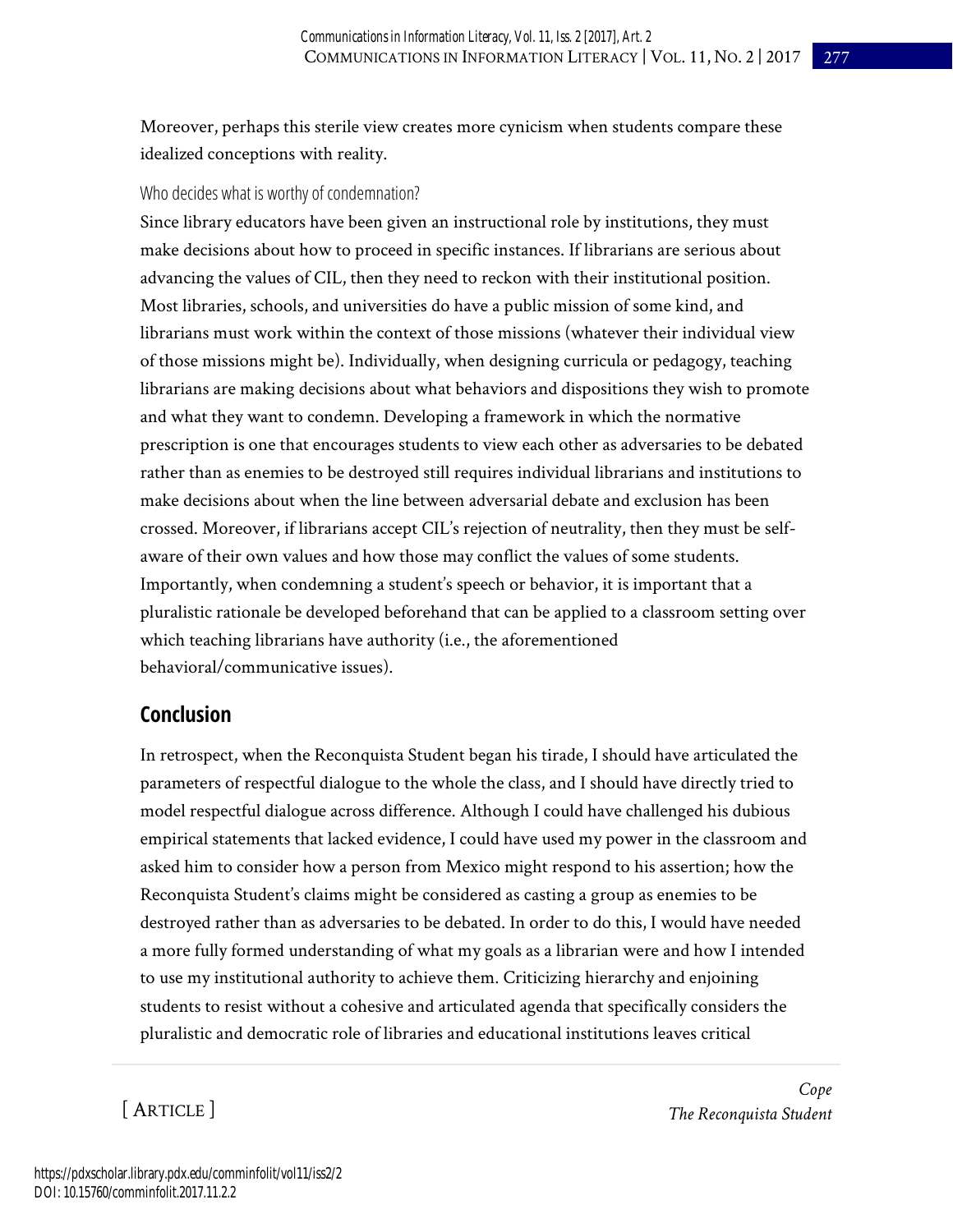librarians unprepared to deal with intolerance and conflict when it arises. Librarians must think about how they navigate the tension between sympathy, or opposition to, social movements and institutional insurgencies and their commitment to encouraging participation in pluralistic democratic institutions. In this essay, I have argued that there is always a tension between these two poles and that Mouffe's radical democratic pluralism provides a useful framework for thinking about them.

The tension between individual expression and collective identification is always present in political discourse; libraries and educational institutions must be seen as vehicles for both if they are to continue to serve the public good as a part of a pluralist democratic project. A library may have a very diverse collection of individualized and contradictory—even antagonistic—expression, yet the collective project of building, maintaining and making that collection available is a shared effort that requires a vision and a certain amount of collective will. Similarly, libraries can encourage a range of conflictual expression while promoting a general vision of pluralistic democratic participation. When engaging students like the Reconquista Student, CIL needs to interact with them in ways that encourage them to participate in politics in a problem-posing and dialogic manner. CIL must also recognize that while as individuals we might feel more or less sympathy to particular social movements and institutional insurgencies, interventions in the classroom and libraries should be based on pluralism and the idea that respectful disagreement and conflict are a fundamental part of addressing social and political questions.

If both the inevitability of conflict and a pluralistic respect for difference are a part of the same framework, specific decisions about how to manage conflict in the classroom will need to be made on a case-by-case basis. This is a thorny issue. In many classrooms there will be a range of diverse experiences and perspectives to draw from; however, in the U.S., a highly selective private liberal arts college will tend to draw a very different range of students than, say, a public two-year community college. By the time they reach college, many students (particularly those most interested in politics) are likely to have a fairly entrenched set of attitudes and established moral and discursive frameworks for understanding issues of public concern. A number of these worldviews will be shaped by a highly stratified educational and economic system—students are likely to have attended schools mostly with people who share their class and racial backgrounds (Rothwell, 2015). A radical democratic pluralist framework can, for instance, accommodate the presence of educative private spaces of withdrawal and regroupment and public spaces of debate and conflict. A Mouffeian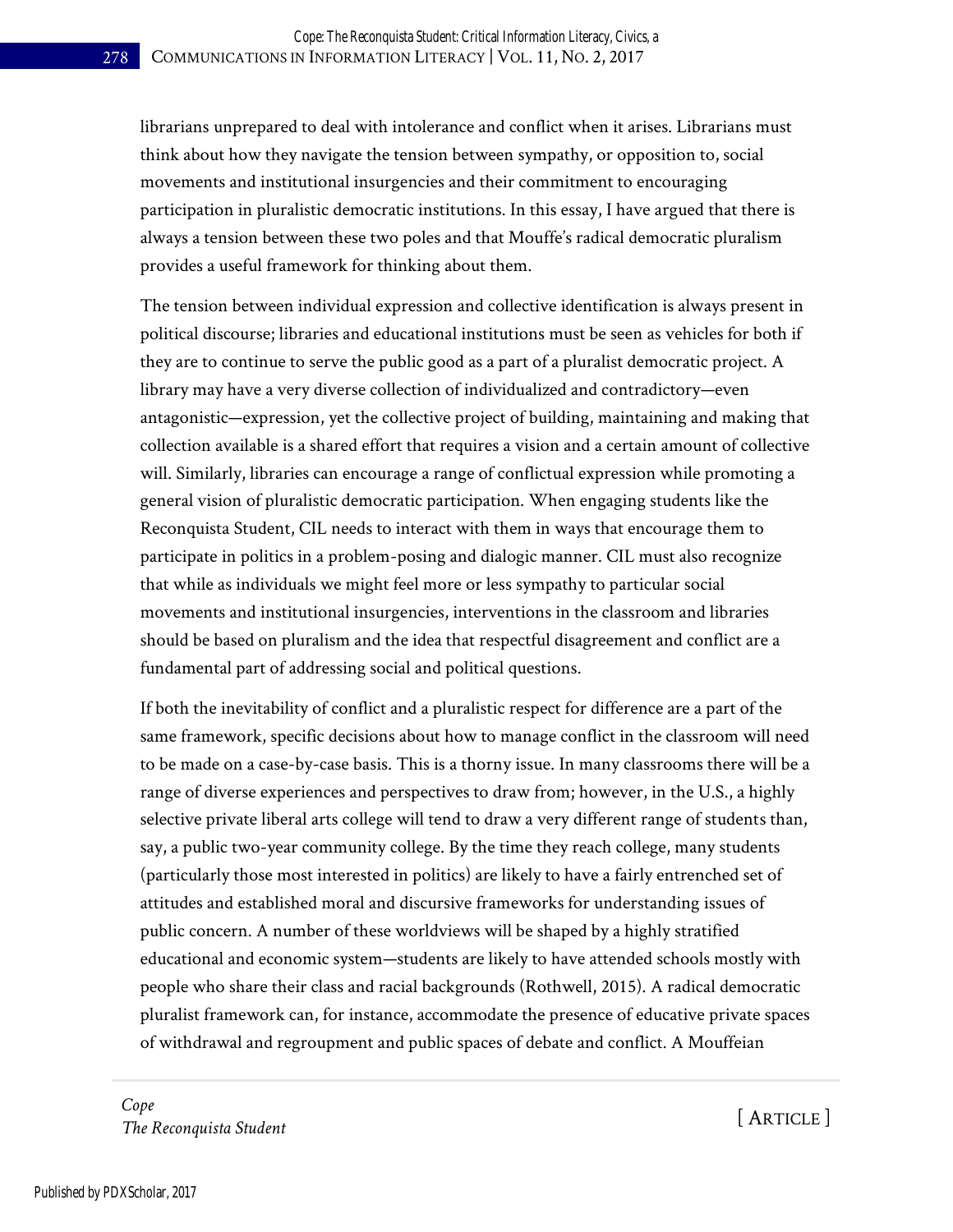framework in the classroom means seeing conflict and debate as constitutive of politics meaning that a kind of "feel good" consensus might be impossible to achieve when debating heated issues. The specific practices need to be developed by teaching librarians working within specific contexts, but it would entail setting limits while fostering contentious, and sometimes difficult, debate.

In this essay I have proceeded with the assumption that institutional power has been given to the teaching librarian. Of course, any individual librarian's relationship to their given institution is far more complicated. Some institutions have no public mission whatsoever (e.g., for-profit colleges), and librarians are workers who may have little power in shaping institutional priorities or feel that they lack the autonomy to practice professionally as they wish. Yet, when a teacher enters a classroom, he or she does have some power, and it is important to consider how that individual plans to use power if intolerance is encountered. In order to defend the best aspects of education and libraries for normative public purposes, it is important to situate libraries as complicated and ambiguous institutions that exist in a complex web of power relations. It is my argument that librarians should be engaged in a struggle to realize the best aspects of our institutions so that they can use their power to pursue normative democratic goals. I now know that I was unprepared to deal with the Reconquista Student because I had not thought carefully about how to use my power in the classroom. As we confront an unknown future in a polity increasingly shaped by openly expressed conflict, intolerance, inequality, and attacks on public institutions, it is vital that critical librarians in particular, be more clear and explicit about the world that we want to see and how we see ourselves positioned in the struggle to achieve it.

### **Acknowledgement**

I am very thankful for the support and suggestions of Liza Trinkle, Anne Hayes, and the reviewers at *CIL* who provided feedback in the preparation of this manuscript.

### **References**

- Accardi, M. T., Drabinski, E., & Kumbier, A. (2010). *Critical library instruction: Theories and methods*. Duluth, MN: Library Juice Press.
- Beatty, J. (2015). Reading Freire for first world librarians. Paper presented at the *Canadian Association of Professional Academic Librarians Conference*. Ottawa, Ontario, Canada. Retrieved from <http://digitalcommons.plattsburgh.edu/lis/7/>

[ ARTICLE ]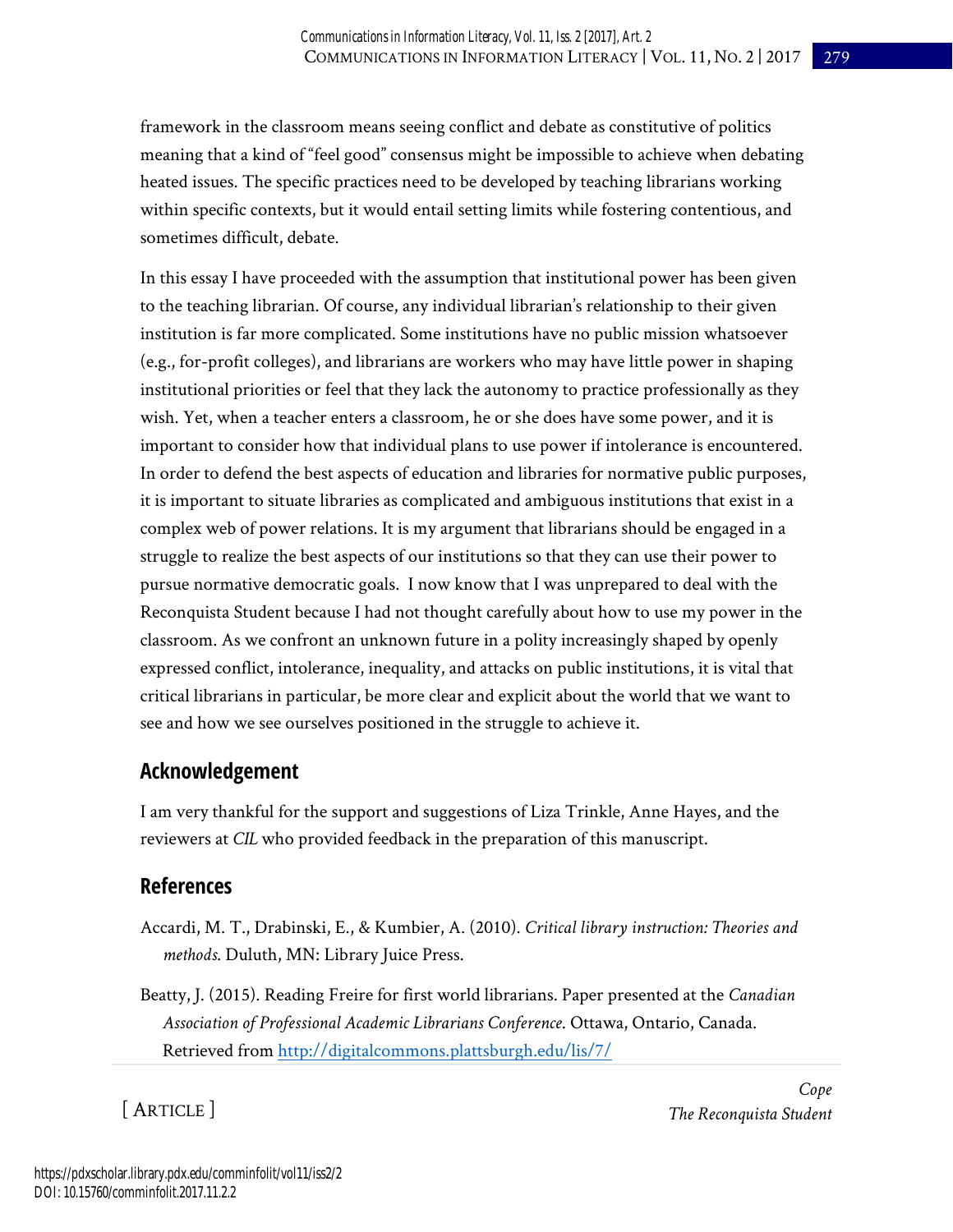- Beilin, I. (2015). Beyond the threshold: Conformity, resistance, and the ACRL Information Literacy Framework for Higher Education. Inside the Library with the Lead Pipe. Retrieved from [http://www.inthelibrarywiththeleadpipe.org/2015/beyond-the](http://www.inthelibrarywiththeleadpipe.org/2015/beyond-the-threshold-conformityresistance-and-the-aclr-information-literacy-framework-for-higher-education/)[threshold-conformityresistance-and-the-aclr-information-literacy-framework-for](http://www.inthelibrarywiththeleadpipe.org/2015/beyond-the-threshold-conformityresistance-and-the-aclr-information-literacy-framework-for-higher-education/)[higher-education/](http://www.inthelibrarywiththeleadpipe.org/2015/beyond-the-threshold-conformityresistance-and-the-aclr-information-literacy-framework-for-higher-education/)
- Cohen, P. (April 27, 2010) 'Epistemic closure'? Those are fighting words. *New York Times* Retrieved from<http://www.nytimes.com/2010/04/28/books/28conserv.html>
- Critten, J. (2015). Ideology and critical self-reflection in information literacy instruction. *Communications in Information Literacy*, *9*(2), 145-156.
- [Crittenden, J. & Levine, P. \(2016\). "Civic education"](about:blank) in the *Stanford encyclopedia of [ph](about:blank)ilosophy*. Retrieved from<https://plato.stanford.edu/>
- Denvir, D. (2016). The "Mexico sends them" myth: Trump's not just racist but channeling far right immigration conspiracies. *Salon*. Retrieved from [http://www.salon.com/2016/09/02/the-mexico-sends-them-myth-trumps-not-just](http://www.salon.com/2016/09/02/the-mexico-sends-them-myth-trumps-not-just-racist-but-channeling-far-right-immigration-conspiracies/)[racist-but-channeling-far-right-immigration-conspiracies/](http://www.salon.com/2016/09/02/the-mexico-sends-them-myth-trumps-not-just-racist-but-channeling-far-right-immigration-conspiracies/)
- Downey, A. (2016) *Critical information literacy: Foundations, inspiration, and ideas*. Sacramento, CA: Library Juice Press
- Elmborg, J. (2006). Critical Information Literacy: Implications for Instructional Practice. *Journal of Academic Librarianship, 32*(2), 192-199. <http://dx.doi.org/10.1016/j.acalib.2005.12.004>
- Fields, K. E., & Fields, B. J. (2012). *Racecraft: The soul of inequality in American life*. London; New York: Verso.
- Finley, A. (2011). Civic learning and democratic engagements: A review of the literature on civic engagement in post-secondary education. Paper prepared for the United States Department of Education as part of Contract: ED-OPE-10-C-0078. Retrieved from [https://www.uwec.edu/usenate/SenateCommittees/APC/1213/121030LiteratureRevie](https://www.uwec.edu/usenate/SenateCommittees/APC/1213/121030LiteratureReviewCivicEngagement.pdf) [wCivicEngagement.pdf](https://www.uwec.edu/usenate/SenateCommittees/APC/1213/121030LiteratureReviewCivicEngagement.pdf)
- Fives, A. (2013). Non-coercive promotion of values in civic education for democracy. *Philosophy & Social Criticism, 39*(6), 577-590. <http://dx.doi.org/10.1177/0191453713485723>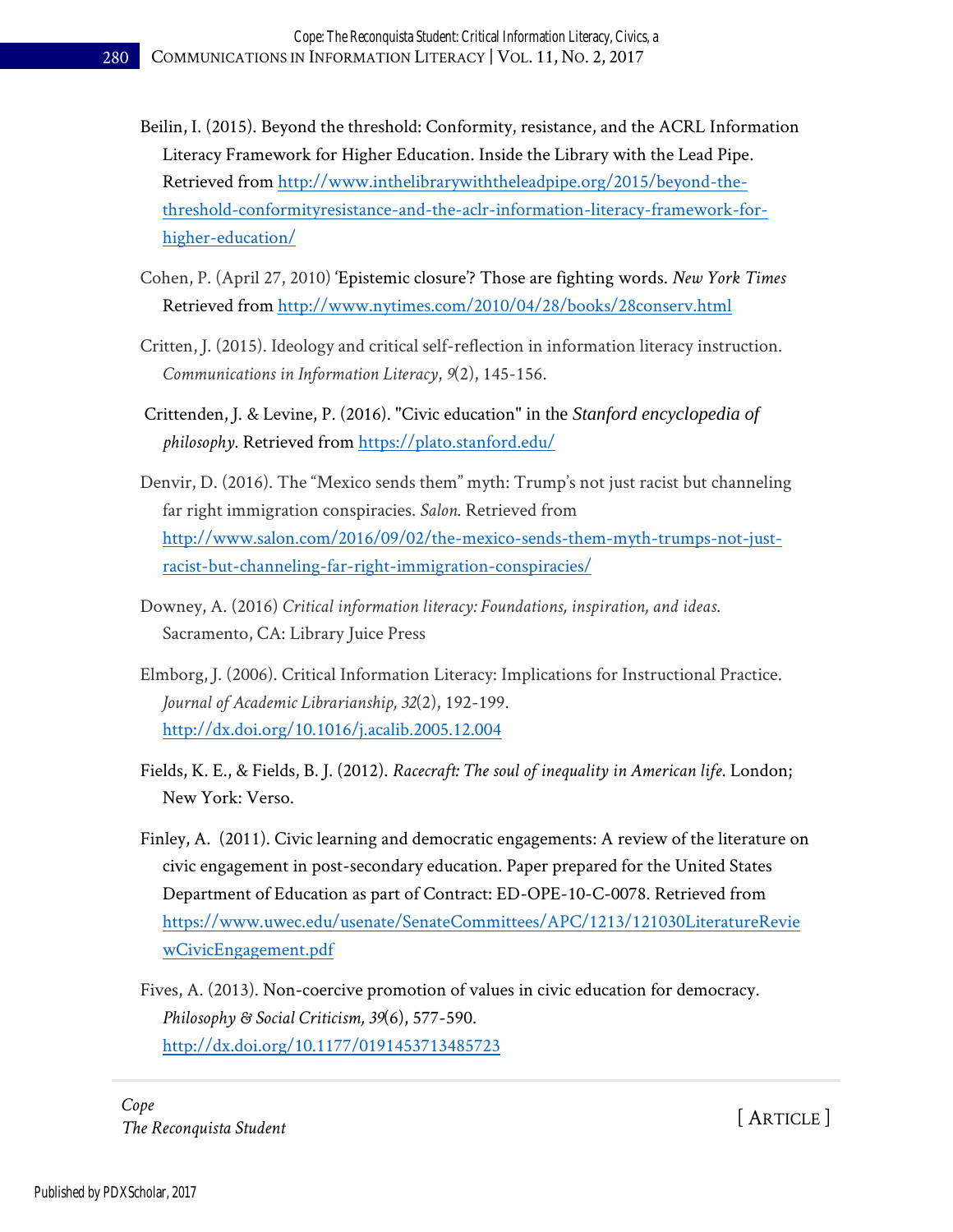- Gutmann, A., & Thompson, D. F. (2000). *Democracy and disagreement*. Cambridge, MA: Belknap Press of Harvard University Press.
- Hudson, D. J. (2017). On "diversity" as anti-racism in library and information studies: A critique. *Journal of Critical Library and Information Studies, 1*(1) <http://dx.doi.org/10.24242/jclis.v1i1.6>
- Jacobs, H. L. (2008). Information literacy and reflective pedagogical praxis. *Journal of Academic Librarianship, 34*(3), 256-262[. https://doi.org/10.1016/j.acalib.2008.03.009](https://doi.org/10.1016/j.acalib.2008.03.009)
- Jamieson, K. H. (2013). The challenges facing civic education in the 21st century. *Daedalus, 142*(2), 65-83. [http://dx.doi.org/10.1162/DAED\\_a\\_00204](http://dx.doi.org/10.1162/DAED_a_00204)
- Karppinen, K., Moe, H., & Svensson, J. (2008). Habermas, Mouffe and political communication: A case for theoretical eclecticism. *Javnost-The Public, 15*(3), 5-22. <http://dx.doi.org/10.1080/13183222.2008.11008973>
- Kranich, N. (2001). *Libraries & democracy: The cornerstones of liberty*. Chicago, IL: American Library Association.
- Loller, T. & Prengaman, P. (2007). Anti-immigration forces warn of plot. *Associated Press.* Retrieved from [http://archive.boston.com/news/education/higher/articles/2007/09/07/anti\\_immigrati](http://archive.boston.com/news/education/higher/articles/2007/09/07/anti_immigration_forces_warn_of_plot/) [on\\_forces\\_warn\\_of\\_plot/](http://archive.boston.com/news/education/higher/articles/2007/09/07/anti_immigration_forces_warn_of_plot/)
- Mouffe, C. (1993). *The return of the political*. London: Verso.
- Pawley, C. (1998). Hegemony's handmaid? The library and information studies curriculum from a class perspective. *The Library Quarterly: Information, Community, Policy*, *68*(2), 123– 144.
- Pollack, S. (2013). Critical civic literacy: Knowledge at the intersection of career and community. *Journal of General Education*, *62*(4), 223-37. <http://dx.doi.org/10.1353/jge.2013.0023>
- Niemi, R. G., & Junn, J. (1998). *Civic education: What makes students learn*. New Haven, CT: Yale University Press.

[ ARTICLE ]